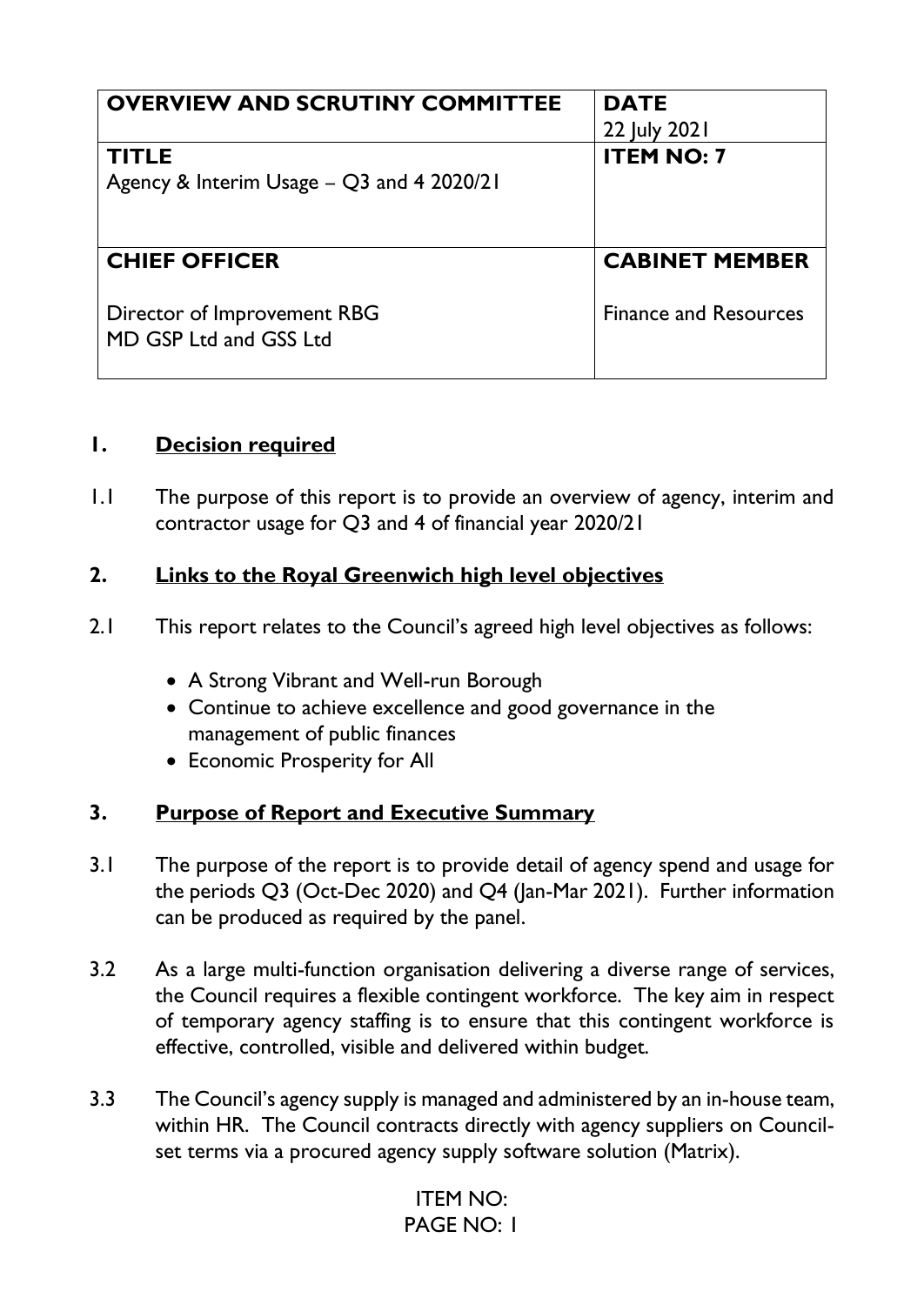3.4 The Council's centralised corporate agency supply arrangement is designed to robustly apply the recruitment controls, improve the quality of supply by contracting and working directly with suppliers, performance managing agencies and ensure adherence to the legislation.

### **4. Introduction and Background**

3.5 The Council manages its agency supplier panel and agency supply via an inhouse team (within the Agency & Recruitment Team, HR). This is the corporate arrangement for all agency worker and interim supply to the Council (except Schools). The in-house arrangement, as opposed to the engagement of an external Managed Service Provider, allows the Council to better control and manage its agency supply and suppliers. The direct contracting of agency suppliers allows the Council to set the terms of supply to improve quality of supply.

# **4. Agency Usage during reporting period**

**4.1** The table below shows net agency spend, via the corporate supply arrangement, by quarter 2020/21 with a comparison to last year, 2019/20:

| Quarter       | 2019/20 Net<br>agency<br>spend | 2020/21 Net<br>agency<br>spend | <b>Compared</b><br>to same<br>period<br>previous<br>year |
|---------------|--------------------------------|--------------------------------|----------------------------------------------------------|
| QI (Apr-Jun)  | £4,054,575                     | £3,711,235                     |                                                          |
| Q2 (Jul-Sept) | £3,984,750                     | £3,415,906                     |                                                          |
| Q3 (Oct-Dec)  | £3,935,314                     | £3,682,725                     |                                                          |
| Q4 (Jan-Mar)  | £3,852,962                     | £3,484,797                     |                                                          |
| Total         | £15,827,601                    | £14,294,662                    |                                                          |

**4.2** The following table shows net spend by Directorate for the reporting quarters (Q3 and Q4 2020/21) compared to the same periods in 2019/2020: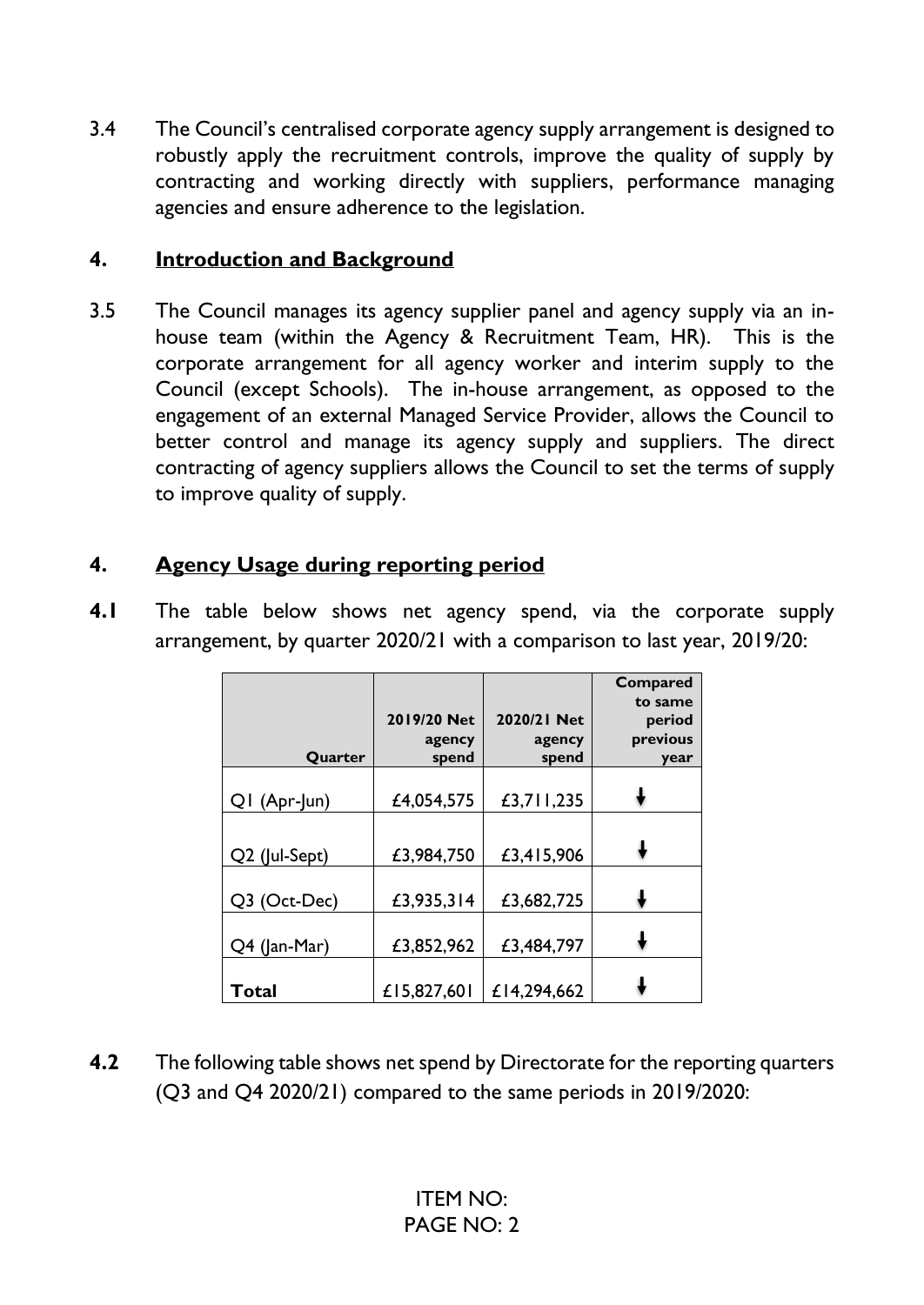| <b>Directorate</b>                         | Q <sub>3</sub><br>(2020/21)<br>net Spend | same<br>period<br>previous<br>year | Q <sub>4</sub><br>(2020/21)<br>net Spend | same<br>period<br>previous<br>year |
|--------------------------------------------|------------------------------------------|------------------------------------|------------------------------------------|------------------------------------|
| <b>Children's Services</b>                 | £519,703                                 | £371,496                           | £460,602                                 | £439,839                           |
| <b>Communities and Environment</b>         | £443,091                                 | £424,817                           | £331,412                                 | £377,346                           |
| <b>Finance &amp; Legal</b>                 | £515,469                                 | £491,945                           | £412,584                                 | £541,381                           |
| <b>Health and Adult Services</b>           | £662,294                                 | £772,381                           | £828,430                                 | £673,989                           |
| <b>Housing and Safer Communities</b>       | £403,616                                 | £875,613                           | £387,826                                 | £778,920                           |
| <b>Regeneration, Enterprise and Skills</b> | £1,138,552                               | £999,062                           | £1,063,943                               | £1,041,482                         |
| <b>Total</b>                               | £3,682,725                               | £3,935,314                         | £3,484,797                               | £3,852,957                         |

- **4.3** It is important to note that the spend figures shown are the net cost to the Council. The charge to hiring departments includes an internal uplift. The agency rates charged to hiring departments are based on the percentage uplifts being paid by hiring departments before a centralised agency supply arrangement was in place. A key task of the centralised agency supply arrangement is to negotiate and implement reduced agency fees, generating a saving for the Council.
- **4.4** Through the HR programme of work to enforce recruitment controls, work with hiring departments to determine appropriate routes of engaging resource, steady progress continues to be made to reduce agency spend, with a year on year reduction in net spend of £1.53m.
- **4.5** The programme of work includes targeted support, HR working directly with hiring managers, assessing each individual agency assignment to review the requirement and on-going need to agree and implement an appropriate action plan. This work started with the Directorate of Housing and Safer Communities, which has seen the largest reduction.
- **4.6** Whilst this targeted work was interrupted by COVID-19, HR's agency reduction work has now partially recommenced specifically with focussed recruitment campaigns in key professions where there has been heavy agency reliance.

# **5. Recruitment Controls**

**5.1** Every corporate resource request must be authorised, prior to recruitment, via the Request to Recruit (R2R) approval process. This recruitment control is designed to ensure there is a genuine resource need, the most appropriate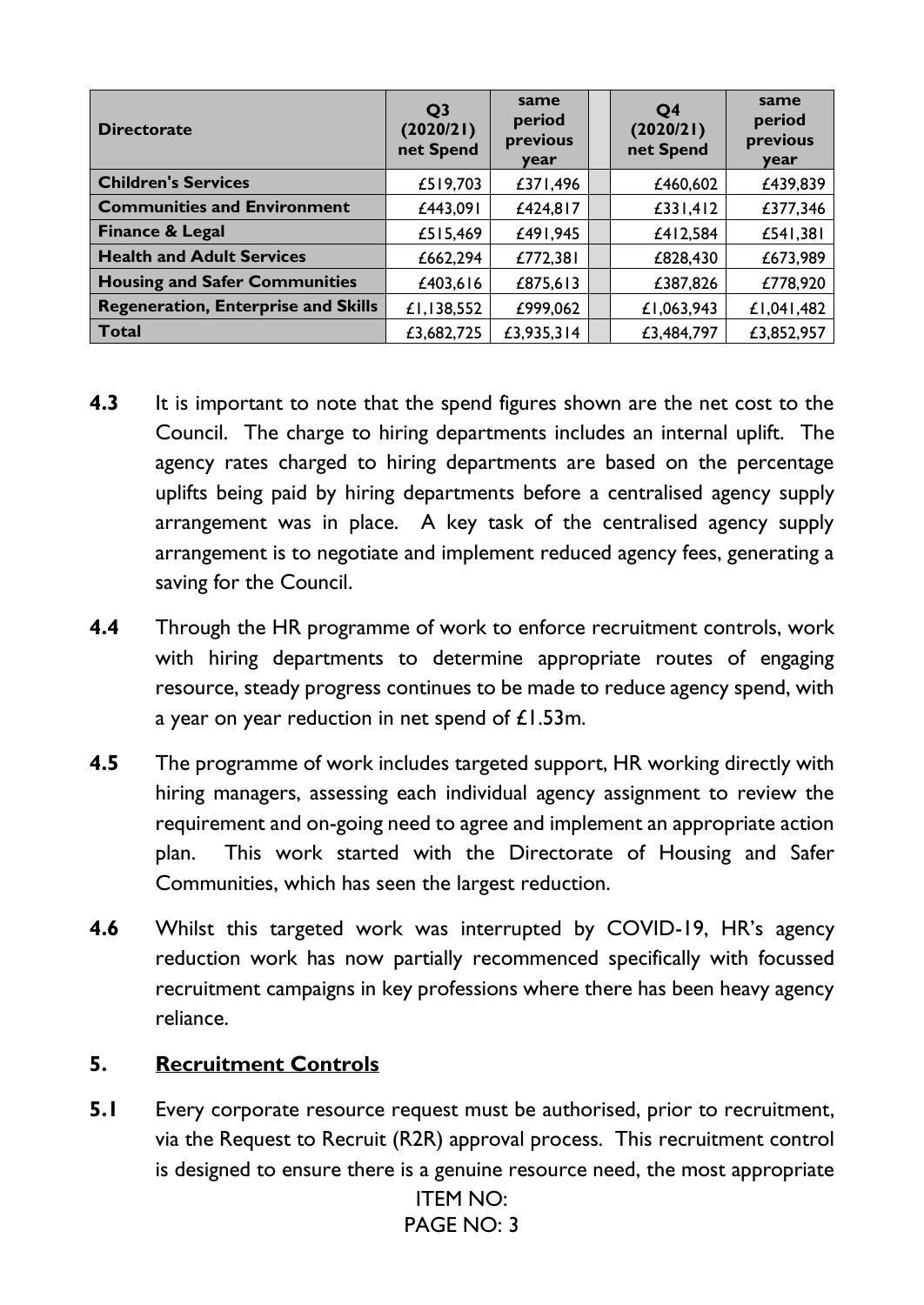resource type is selected and the necessary budget is in place. The Request to Recruit form must contain the business case and justification for the resource and finance comment to confirm budget availability, before submission for Director decision.

- **5.2** The overarching aim of the recruitment control process is to ensure that the resource is determined as essential, the most cost-effective option is selected and is budgeted for. The strengthening of the process means that where there is a query over the budget availability for the resource, this will be clearly flagged by the finance comment and will alert the decision-making Director. Where the requirement is vital to service or project delivery the authorising Director will need to identify where the funding will be drawn, from their wider budget areas.
- **5.3** The authorisation of the Request to Recruit remains as a dual sign off in cases where the budget for the resource is not available within the cost centre – in these cases, the Director must confirm the compensating action (where the funding will come from) prior to authorising, followed by review and decision by a Senior Finance Manager.
- **5.4** The in-house agency supply arrangement enforces the Council's recruitment controls by ensuring that no new agency order or extension of an existing agency assignment can be processed without the necessary approval. Agency extensions additionally require the approval of the Lead Member.
- **5.5** Every agency resource request routing through the in-house agency supply arrangement is reviewed by the Agency & Recruitment Team for the correct Director approval before release to supplying agencies.

#### **6. Analysis of Council Agency Usage over time**

**6.1** Analysis of the Council's agency usage over the last 6 years shows that, agency spend is at the lowest since 2016/17, with a steady reduction in spend over the last 3 years.

| Agency Worker Spend - via centralised supply arrangement |           |         |           |           |           |         |
|----------------------------------------------------------|-----------|---------|-----------|-----------|-----------|---------|
| <b>Financial Year</b>                                    | 2015/16   | 2016/17 | 2017/18   | 2018/19   | 2019/20   | 2020/21 |
| <b>Net Council Spend</b>                                 | £17.4 $m$ | £14.3m  | £15.8 $m$ | £16.8 $m$ | £15.8 $m$ | £14.3m  |
| Agency Headcount at end of                               |           |         |           |           |           |         |
| period                                                   | 340       | 287     | 297       | 303       | 225       | 218     |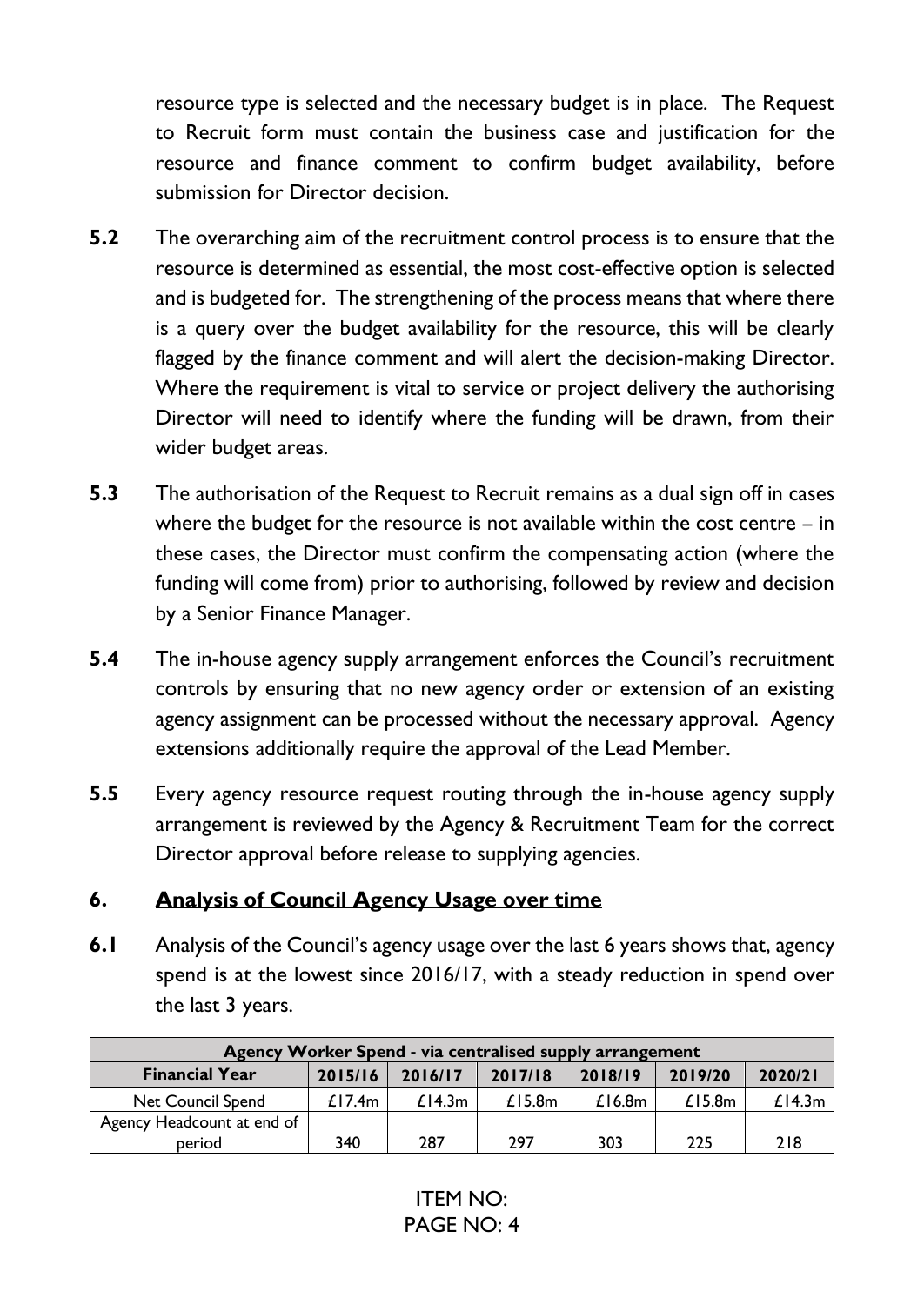- **6.2** In March 2016, the agency headcount was 340, with agency spend at £17.42m (net) for the financial year of 2015/16. The MTFS proposed to review the use of agency staff and develop strict protocol for use. This work introduced the enhanced recruitment controls and delivered a £3m agency spend reduction in 2016/17.
- **6.3** Since 2018/19, whilst headcount numbers have fallen more significantly than spend, there has been an increase seen largely on the worker pay element of the agency charge although there are a number of other contributing factors:
	- **Impact of IR35 legislation changes** has been that candidates in some professions are securing higher rates of pay in the market, in response to contractors' deemed impact of IR35 status
	- **Additional statutory costs** such as auto-enrolment pension scheme
	- **Increases in agency/interim market pay rates** Candidate driven market in some specialist, skill shortage, hard to fill areas of work, driving up pay rate
	- **Pay Awards** The Agency Worker Regulations mean the hirer of agency workers is required to pay parity to the grade of the role, to the agency worker (after 12 weeks). This means that pay awards are also applied to agency assignments to ensure continued compliance to the Agency Worker Regulations. However, in some professions and skill shortage areas, we are unable to secure agency workers at parity to the grade of the role and therefore pay above parity to secure necessary cover**.**
	- **The components of our agency usage has changed** the make-up of our agency workforce has changed. Our current agency needs are more heavily weighted in the professional/qualified areas of work. In 15/16, net agency spend on industrial/manual assignments was £1.655m, in 20/21 agency spend on industrial manual was only £242k. Similarly, agency spend on admin assignments was £1.73m in 2015/16, in 20/21 was £456k.

# **7. Reduction of Agency Usage – update on initiatives and work**

ITEM NO: PAGE NO: 5 **7.1** The Recruitment Controls represent an important element in a wider programme of work to reduce agency usage and long-term reliance on agency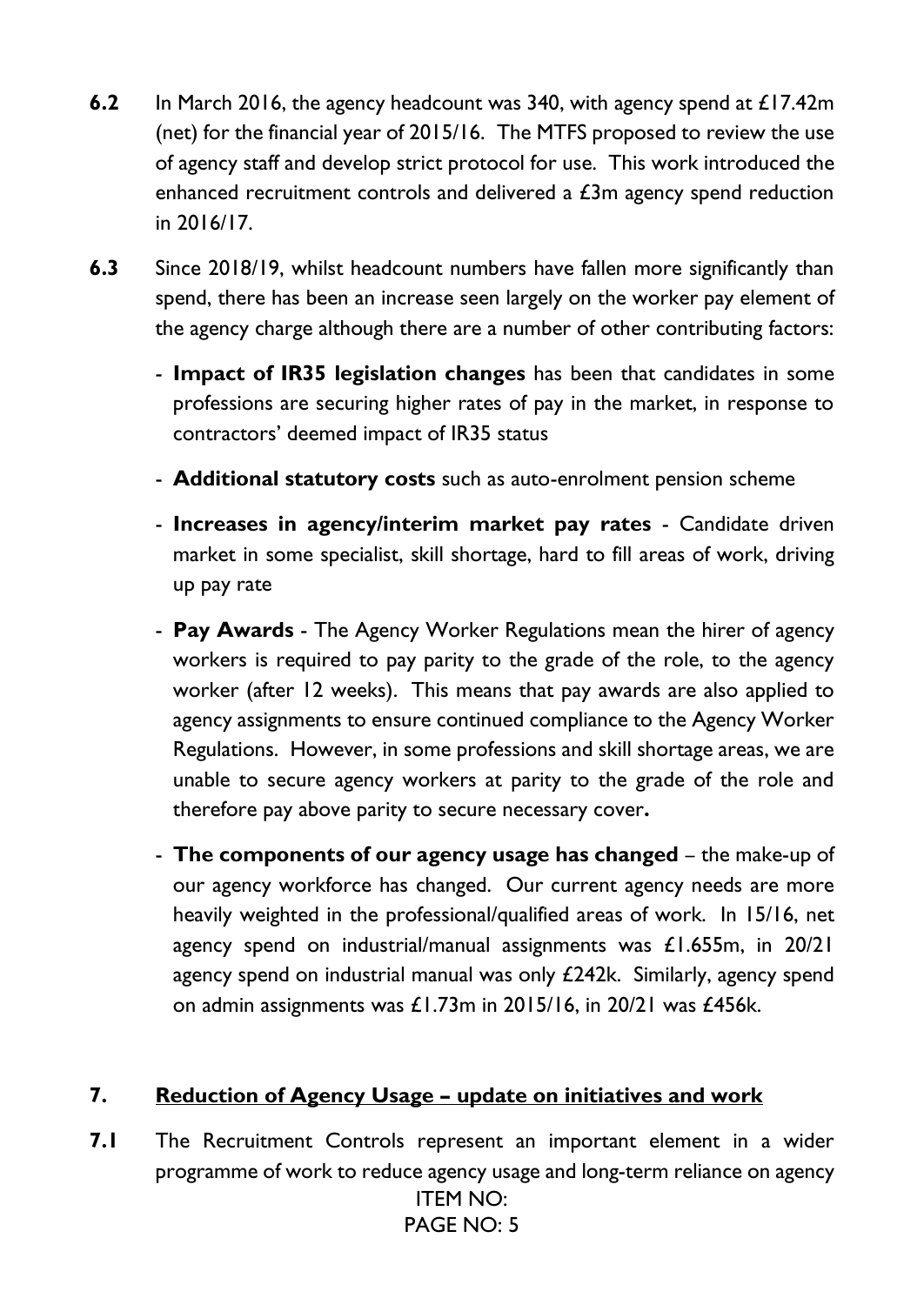supply. Whilst agency cover can be the most appropriate and effective resource in some cases, the aim of the work is to ensure that agency usage is minimised to a level that the organisation is confident is genuinely determined as essential.

- **7.2** In addition to the continuing review and improvement of the Recruitment Controls, a programme of work is underway to minimise the need for agency workers and ensure that where agency cover is appropriate, it is permitted strictly for the period necessary.
- **7.3** This is a broad project of work by HR, encompassing a range of initiatives and developments, including
- Inclusion of consideration of Apprenticeship on all resourcing requests
- Targeted recruitment support to vacancies with long term agency cover
	- Application of an agency to fixed term contract conversion procedure
	- Improvement of candidate attraction, employer profile and the promotion of the Greenwich Offer
	- Development of Market Supplement Attraction Payment for hard-to-fill specialist posts
	- Establishing and developing stronger links with educational establishments to source suitable candidates for skill shortage occupations, supporting the 'grow your own' approach
	- Quarterly agency usage reporting to Directorate Management Teams
	- Eliminating agency hours exceeding standard working week
	- Continued review and strengthening of recruitment controls
- **7.4** This programme of work is delivering a reduction in usage but does require ongoing focus and resource to continue to deliver results. Currently available resource is focussed on supporting direct recruitment to hard to fill posts and vacancies where agency reliance is high. Recent successes have been seen in recruitment campaigns for professions within Legal, ICT and Social Care.

# **8. Usage Q3 and 4 2020/21 – Chief Officer Comment**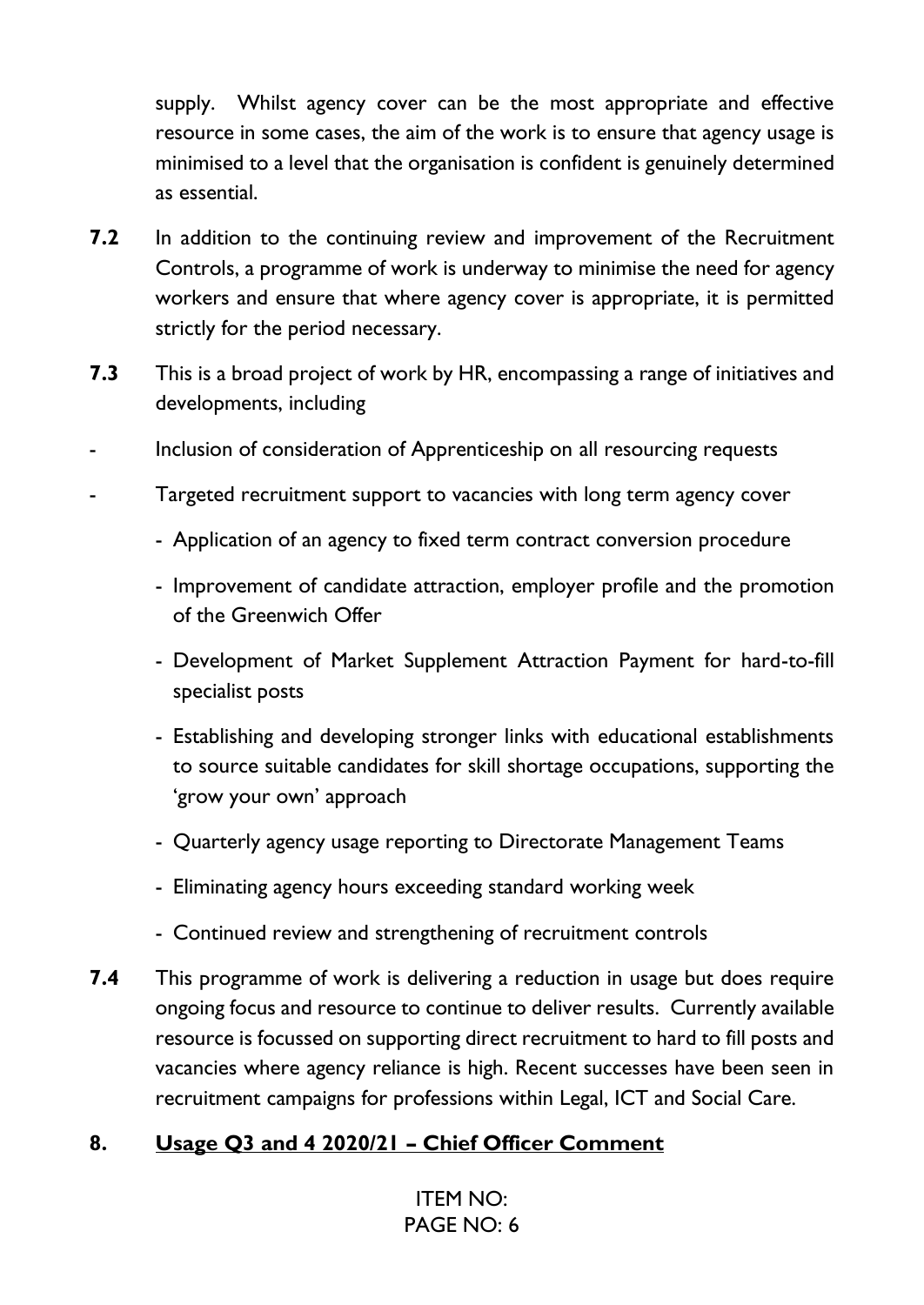- **8.1** Each Directorate has provided supporting information for the period's agency usage. Chief Officers are asked to provide justification and explanation for agency staffing in these requirements; confirmation that agency usage has been assessed as the most appropriate means of resourcing in these cases and plans for reducing usage.
- **8.2** Whilst agency supply represents an accessible flexible contingent workforce and enables the organisation to transform, flex and adapt to changing requirements, the Recruitment Controls and wider HR work aims to restrict this usage to the minimum essential requirements.

### **9. Regeneration, Enterprise & Skills**

- **9.1** The Directorate of Regeneration, Enterprise & Skills is predominantly made up of a range of professional disciplines, many of which are hard to recruit to where the local authority is competing with peers and with the private sector alongside national skills shortages.
- **9.2** DRES has a clear protocol for considering the business case for use of agency. In the majority of cases agency appointments are for a period of 3 months at a time and agency is usually requested as a result of having tested the market through recruitment and this not being successful. DRES continues to work with the Council's Human Resources team to ensure we have high profile recruitment campaigns, has established more career grade positions to help address succession planning and "growing our own" to address the skills and experience shortage.
- **9.3** The position however remains challenging given the Directorate delivers on a number of corporate objectives where appropriate skills and experience are required and the Council is competing alongside other local authorities and the private sector, for example,
- priority capital projects including the Council's direct delivery of new local authority homes, Greenwich Builds
- expanded parking enforcement function
- commercial property and major regeneration schemes
- dealing with planning applications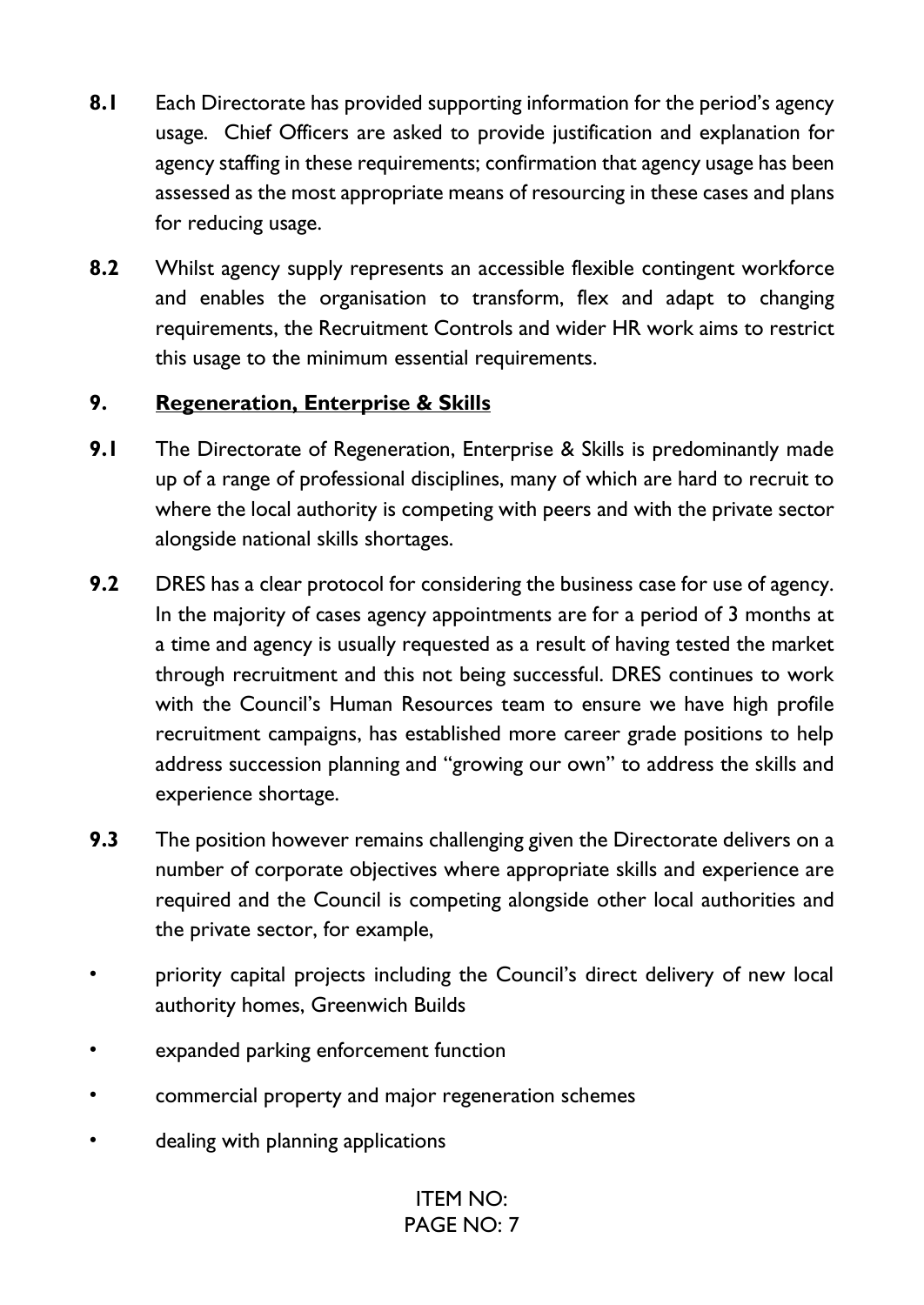### **9.4 BSR**

The service currently has one agency member of staff supporting the S106 / CIL obligations function. This post has previously been advertised without success.

### **9.5 Transport & Sustainability (incl. Parking)**

There are a number of agency staff that have been recruited to increase the capacity of the Parking Enforcement service which in turn have resulted in an increased presence and visibility across the borough as well as an increase in income. The service has recently completed a reorganisation and the service has been expanded.

In addition, the service is experiencing some turnover with some key roles becoming vacant. Where possible permanent or fixed term recruitment will be secured but this takes times, and therefore a small number of agency appointments have been approved to maintain resource capacity given the pressure on the services.

### **9.6 Regeneration & Property**

This service area includes Greenwich Builds, the Council's direct housing delivery team for delivering new Council homes. Most of the key posts are agency with costs recoverable from the capital pot created to deliver the new homes. This area is extremely competitive and their remains a significant staff shortage in key areas such as these. Officers do hold temporary to permanent conversations but unfortunately it has not been possible due to the competitive nature of the salary expectations that can be commanded in the market place. In addition, the Housing New Supply service enables delivery of new affordable homes through various sources such as via Woolwich Estates, Registered Providers, Meridian Home Start and other providers of new affordable homes and the team has three agency members of staff who have the specialist housing development and partnership skills and experience (eg. commercial housing development, estate renewal legislation and corporate legal structures). These skills are not able to be acquired via the permanent pay scales.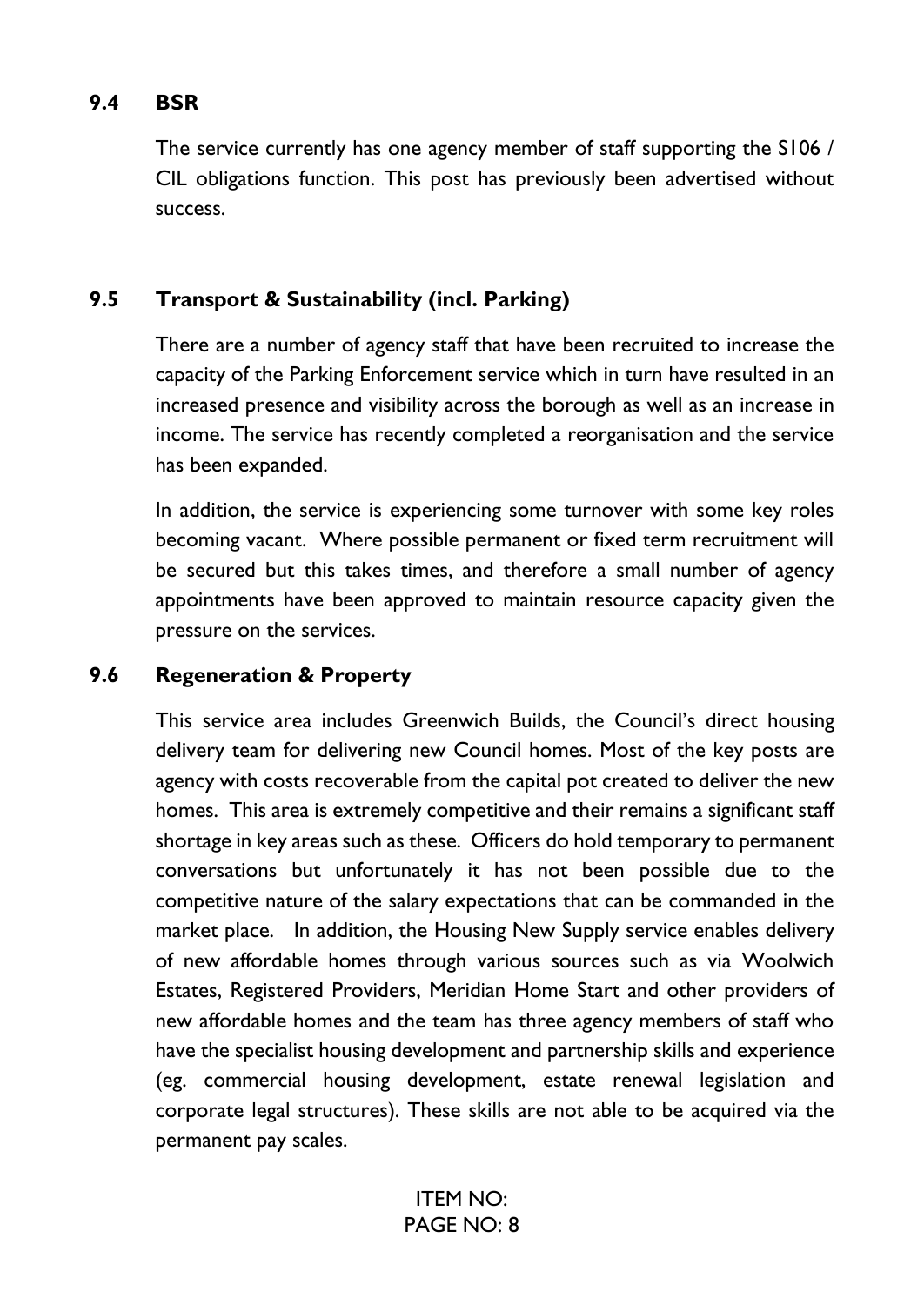Regeneration and property has had to respond to the changing local government market where income generation and maximising opportunity and leverage from our assets has become increasingly important to enable the delivery of the Council's existing services as well as the wider regeneration agenda. An Asset Review Manager is to be appointed to support this strategy and market testing for this role is currently underway.

The service uses agency staff to cover established posts as well as provide additional capacity reflected in the volume and complexity of the projects and programmes of work it is responsible for. Securing officers with the appropriate blend of commercial, property and regeneration experience continues to be very challenging given these are very specialist skills sets particularly for a borough with such a broad range of complex commercial negotiations. The Council's grade structure does not align with the salary levels commanded by the market. In all cases the Council seeks to secure the best commercial outcome and it can only do this with the appropriately skilled and experienced officers. In securing the best commercial outcome, whilst a specialist resource may cost in excess of the pay scales that the Greenwich can offer, securing the commercial upside is likely to outweigh that cost. The service will shortly be undergoing a reorganisation and key roles will again be tested for permanent recruitment.

#### **9.7 Planning & Building Control**

The service uses agency staff to cover both permanent established posts as well as to provide additional capacity reflected in the volume of applications. Securing appropriately experienced Planning Officers remains challenging particularly on the more complex cases such as Major applications which require specialist skills particularly for a borough with such a broad range of complex development negotiations. Where staff are secured for handling major planning applications, they are typically funded by the applicant on a full cost recovery basis (known as Planning Performance Agreements).

Alongside streamlining of processes to ensure maximum efficiency in the handling of applications, the use of agency staff to address the volume of work has helped ensure the Council provides a positive customer experience and the capacity enables the Council to meet the government's performance threshold and minimise the consequent complaints.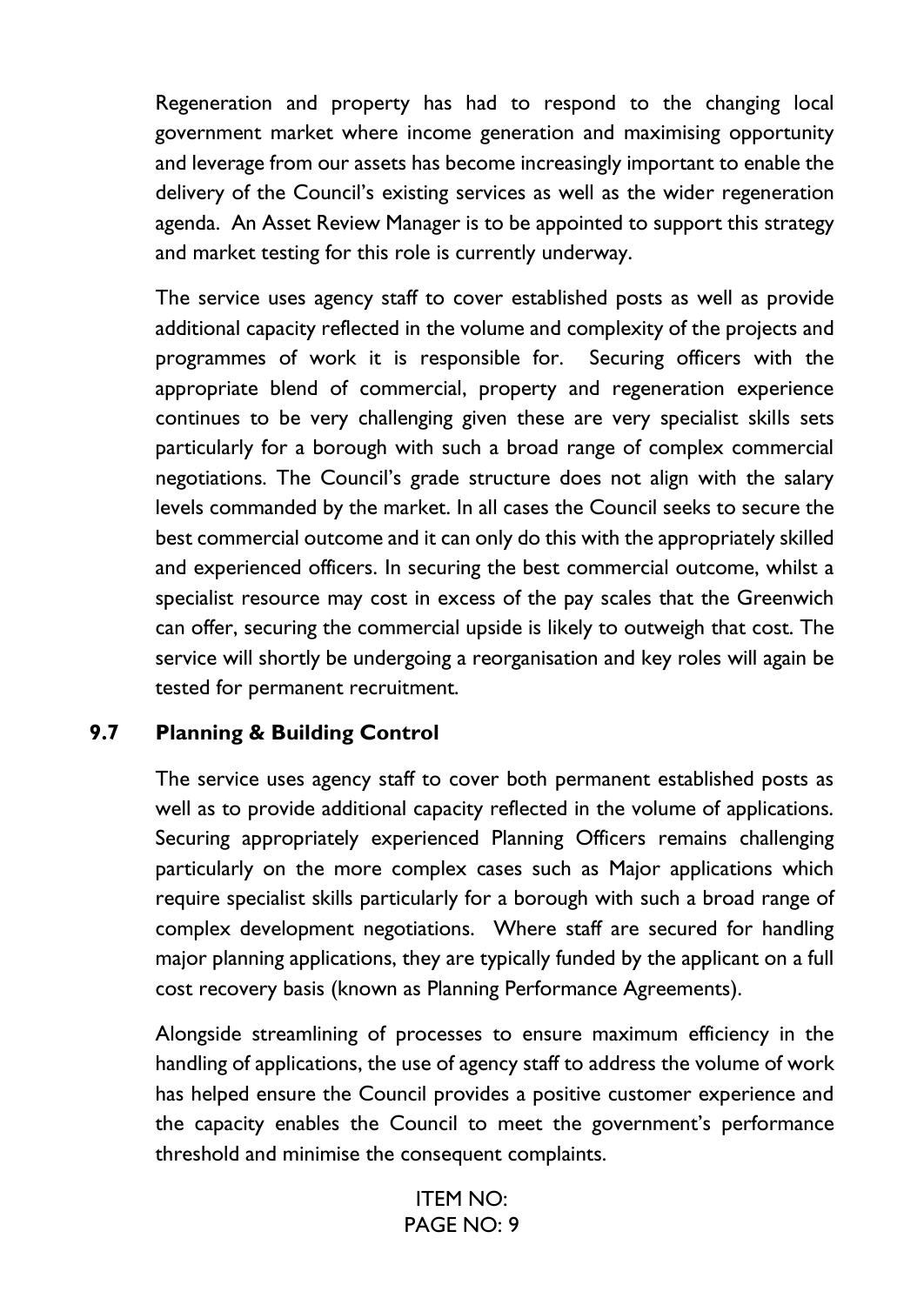Some roles currently covered by agency could be advertised on a fixed term basis as there is a known income stream to fund the role. The service periodically advertises planning roles but has so far been unable to secure permanent or fixed term appointments in sufficient numbers to cover the vacancies. This remains a priority for this service albeit the Council's grade structure does not align with the salary levels commanded by the agency market. In all cases the Council seeks to secure the best development outcome and it can only do this with the appropriately skilled and experienced officers. Securing agency is not isolated to development planning but is also acutely felt in planning policy and is reflected in recent unsuccessful permanent recruitment campaigns. The policy planner pool is much smaller than for development management planners.

#### **9.8 Capital Projects & Property Maintenance**

The service has successfully reduced the use of agency over the last couple of years. However, the maintenance and project management market for staff is competitive and it has been difficult to attract suitably experienced Project Managers on the grades offered by the Council alongside those with the right blend of skills for Mechanical, Building and Electrical repairs maintenance disciplines that are able to manage term contracts. The service regularly tests the market for these roles with the consequence of not having the right staff in place would place that Council's objectives at high risk of failure and / or delay.

#### **9.9 Employment & Skills**

The service has a long history of securing external funding all of which have stringent criteria and milestones that have to be met. To leave a position vacant pending the challenging experience of securing appropriate staff would jeopardise performance, income generation and render the service contract non-compliant. This has meant that the service has had to secure agency cover to ensure the funding criteria are met, eg. Work & Health programme. In addition, two Heads of Service posts have recently become vacant and given the need to focus on supporting businesses in light of Covid 19 pandemic agency staff have been appointed pending the permanent recruitment process. For one of the Heads of Service the post was advertised but there no candidates suitable for shortlisting and this will be re-advertised.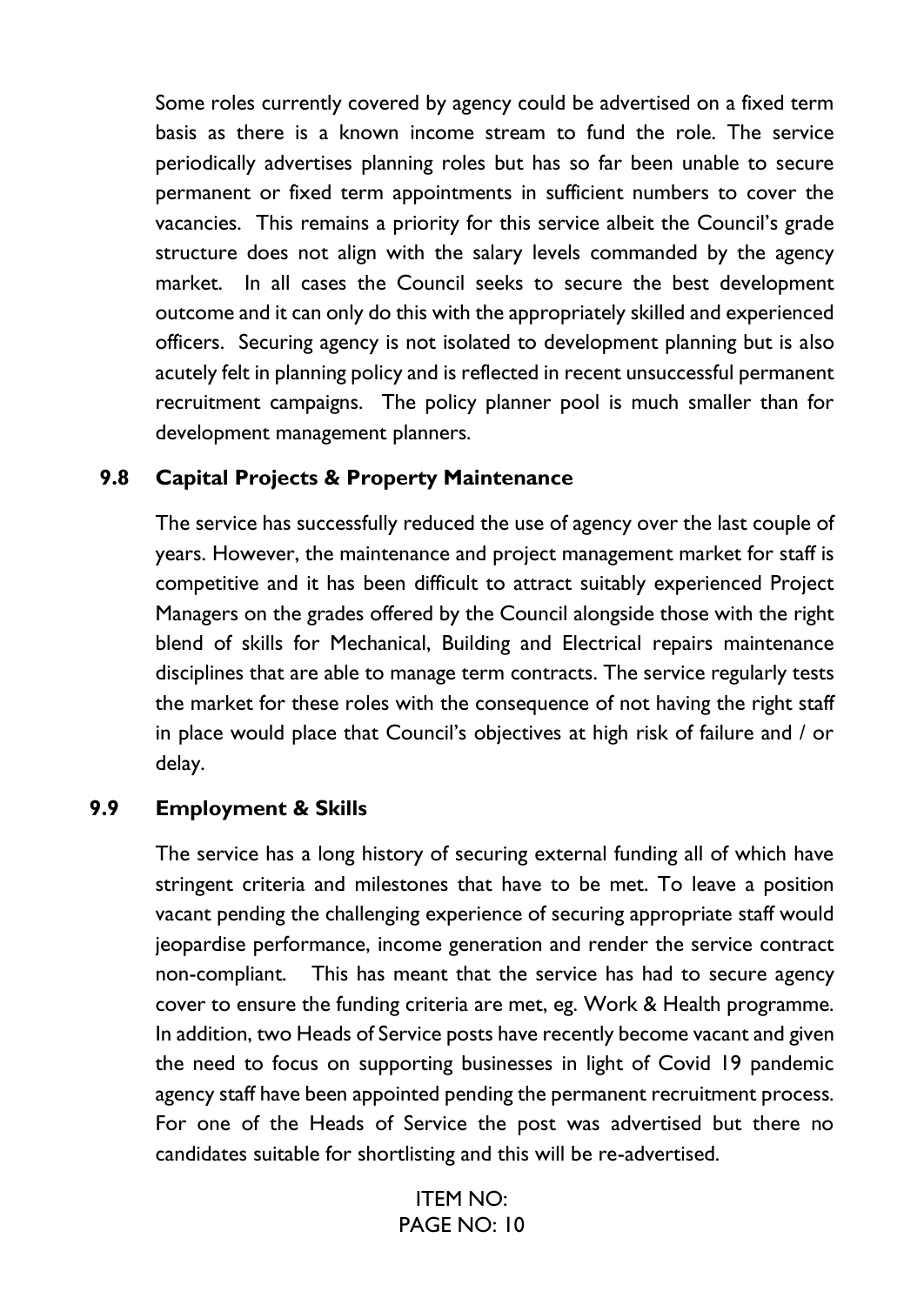#### **10. Children's Services**

- **10.1** The Directorate Management Team maintains a close oversight of agency spend with the aim of ensuring that any agreed agency resource is strictly essential to the delivery and improvement of services.
- **10.2** There is a decrease in agency assignments and spend against the previous quarter as posts become permanently recruited to. There remain some posts that are hard to fill or agency activity due to essential COVID-19 response related agency.
- **10.3** The pattern of agency spend in the Directorate remains similar to previous quarters with spend being predominately within Qualified Social Care and Education professions which are known hard-to-fill occupations. The Directorate continues to run a rolling recruitment campaign for Children's Services Social Workers and the pipelining of newly qualified Social Workers, to address the challenges in this area of recruitment. As a result, agency Social Workers usage is minimised to essential cover of vacancies and the usage of agency social workers is low in comparison to many London Boroughs.

### **11. Health & Adult Services**

- **11.1** Operations and Partnerships have had success through a revamped recruitment campaign to attract permanent candidates to a range of Social Work roles. These have included a number of staff progressing into higher graded roles. We continue to use a stable level of agency staff to cover essential posts but have plans in place to recruit to these permanently to do so may require a review of gradings of some posts which still prove hard to recruit to.
- **11.2** The increase in Commissioning and Business support agency staffing in the last quarter relates to two critical areas of service delivery; the Approved Mental Health practitioners and Greenwich Living Options (GLO) staff.
- **11.3** The Approved Mental Health Practitioner roles support the delivery of our statutory duties under the Mental Health Act. Oxleas Mental Health Foundation Trust delivers the service on RBG's behalf. The posts are hard to recruit permanently so some posts have been filled by agency staff in the interim. There has been a successful recruitment campaign to fill 3 posts permanently so the agency posts and costs will reduce by the end of Q2 21/22.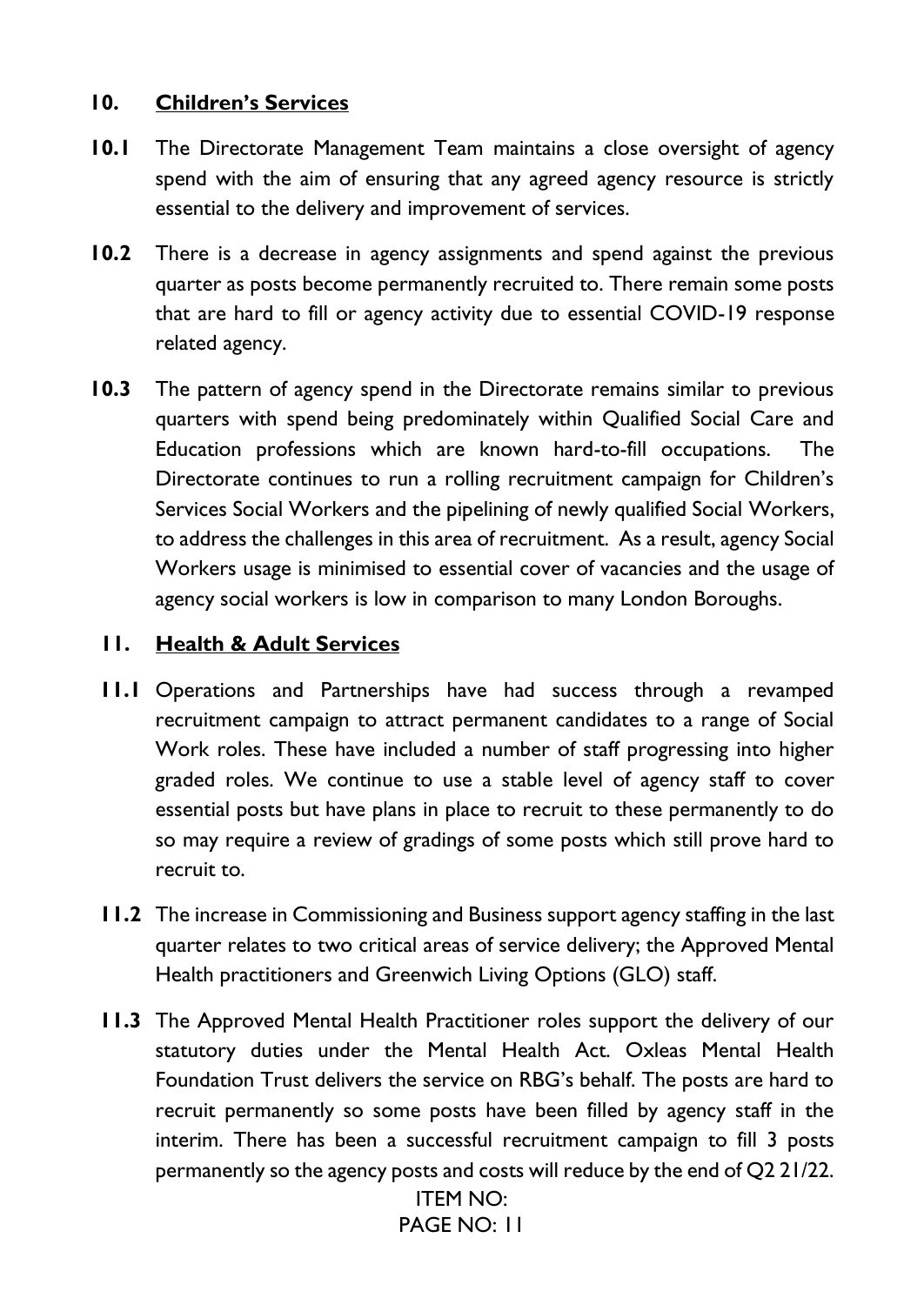**11.4** There are a number of agency staff who support the GLO homes to ensure that they operate effectively and safely. During COVID there has needed to be additional staffing to manage infection control; sickness and one-to one support as well as covering for staff who are self-isolating. There is a report going to Cabinet in July 2021 to recommend options for the reconfiguration of the GLO service and the use of agency staffing will be reviewed and reduced following the outcome of the Cabinet meeting.

### **12. Directorate of Communities & Environment**

# **12.1 HR**

HR professional services currently have 3 agency workers engaged on short term assignments, which has reduced by 1 since the Q3/4 reporting period. 2 Workers are covering vacant HR advisor roles and 1 surplus HR manager is covering a temporary, policy and projects lead role to support delivery of a number of priority corporate projects. The current state of change and uncertainty surrounding the HR service, has led to a delay in the review of the function as part of a formal reorganisation, which has hampered its ability to permanently backfill to vacant roles. It has been necessary therefore, to backfill temporarily on an interim basis, to ensure stability and to maintain service delivery.

# **12.2 Parks, Estates and Open Spaces**

**12.3** The cost of agency staff in Parks, Estates & Open Spaces between October 2020 and April 2021 was £35305. (£19800 Gravedigger, 15505 Park Ranger). The use of the Agency grave digger was essential for the service due to the long term sickness of 1 salaried grave digger and another being redeployed temporarily as a gardener. Until the situation regarding the 2 grave diggers is resolved it is imperative that we have enough staff to cover burial demand and the small team's holidays and sickness absence. **Park Ranger -** A Park Ranger Agency worker is the most effective and appropriate short term staff resource. All agency Ranger workers are required to provide a current DBS certificate and are required to support and deliver paddling pools and support the servicing of park sites across the borough. Agency placements were the only means of employing someone to fill the gap whilst the situation is being resolved as it takes a considerable time to recruit staff on a fixed term contract.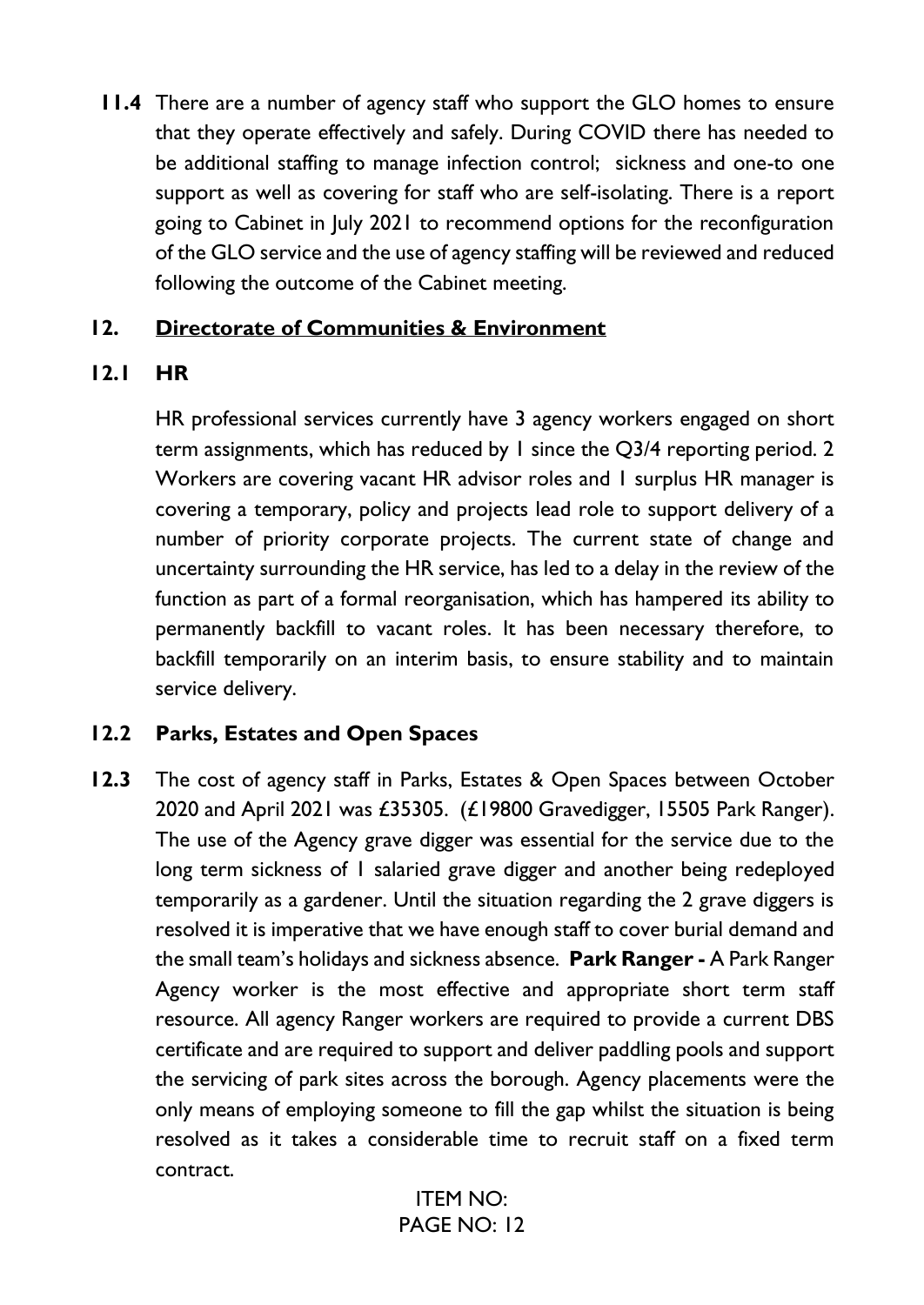### **12.4 Rationale and Authorisation**

Recruitment of agency staff is reviewed on a 3 months basis, and in particular during periods of reduced staff levels, significant high foot fall in parks creating increase in litter/waste and anti-social behaviour across the boroughs Parks and woodlands areas. The recruitment of all temporary staff was approved via request to recruit forms.

#### **12.5 Street Services**

The cost of agency staff in Street Services between October 2020 and April 2021 was £132,154.

#### 3 x LGV Drivers and 1 x Waste Operative

The service recruited to 2 x LGV agency drivers to cover existing vacancies while the recruitment process was taking place. In addition, the service recruited to 1 x LGV agency Driver and 1 x agency Waste Operative to enable the service to increase the capacity of the bulky items collection service which was partially suspended during that period as a result of the COVID pandemic.

#### **12.6 Communications & Events**

The Communications officer post is providing additional support during the ongoing pandemic encouraging residents to get vaccinated and to follow government guidance in order to stay safe.

The Royal Borough of Greenwich is a partner in a European project entitled "Empowering Youth through Entrepreneurial Skills" (EYES). There is a requirement for administrative support that will be fully funded by the EU (NW Interregnum). RBG is required to acquire the resource but it will be fully funded externally.

The events team was reorganised around a year ago to recognise that due to the seasonal nature of the team's work. A corporate decision was taken to downsize the core team in order to reduce expenditure on staff costs associated with events. Part of the saving was set aside to bring in sessional staff during the key event times. This agency post will aid the delivery of our largest ever summer events programme as we come out of lockdown.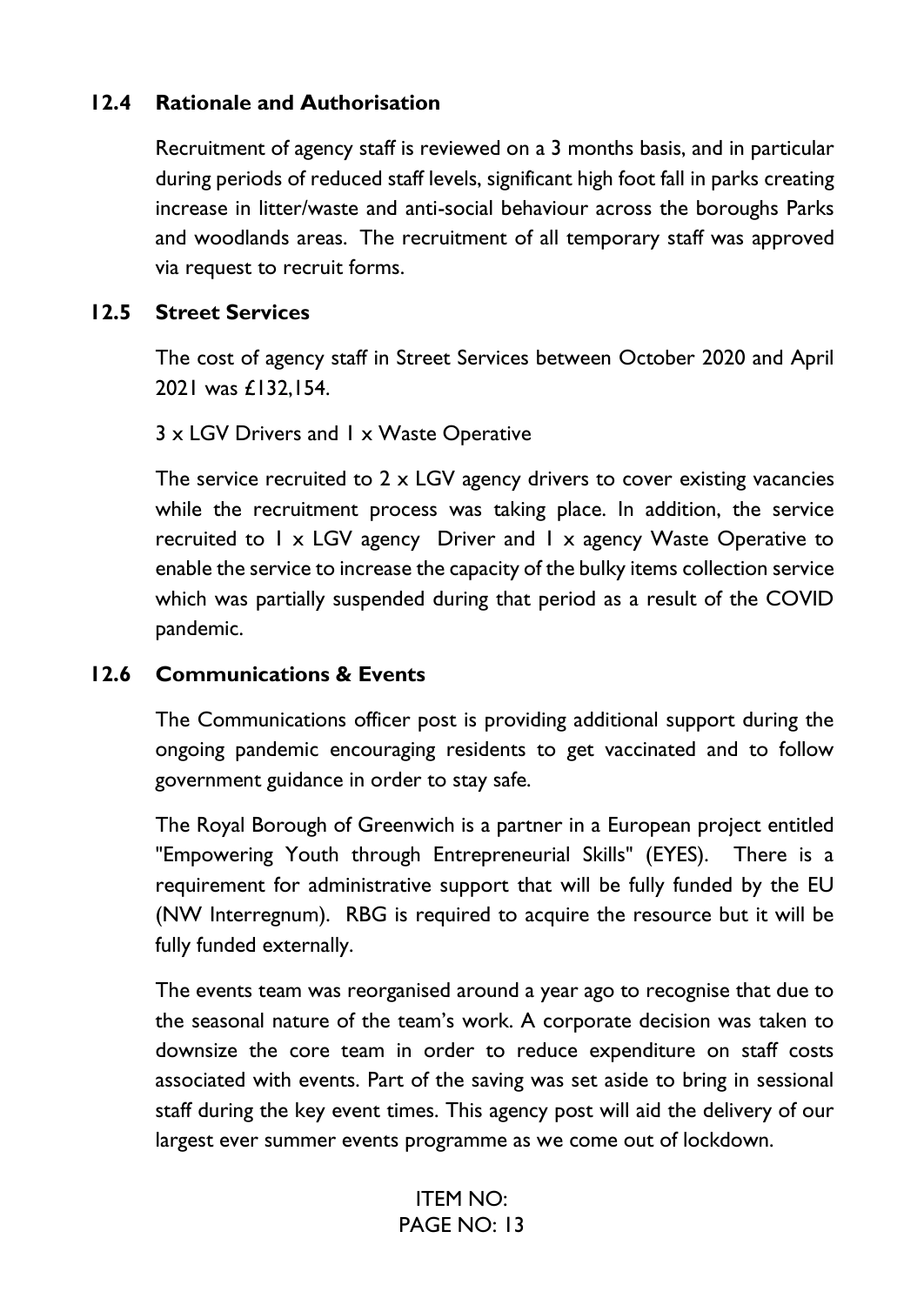### **12.7 Post Room**

The post room agency post provided cover whilst we were appointed a permanent employee. We have now done that and agency cover has stopped.

#### **13. Directorate of Housing and Safer Communities**

- **13.1** Agency Spend in H&SC in the second half of 20/21 has remained stable and slightly downward after significant decreases in the first half of the year.
- **13.2** Repairs and Investment, the largest user of agency staff for key hard to recruit posts, have decreased agency staff from 15 in Q2 to 10 in Q4; a reorganisation and recruitment campaign focusing on these hard-to-recruit posts is scheduled for the summer. The Digital Evidence team have two temporary agency CCTV operatives to manage the operational transitions in the service. Other divisions have made very selective time-limited agency recruitments for positions with targeted one-off resources: an analyst in Community Safety, two IT programme managers in Housing Strategy & Improvement, and a service manager in Housing Inclusion. All agency positions received scrutiny at director level.

### **14. Finance & Legal Services Directorate**

- **14.1 Legal Services -\_The use of agency staff continues to be for a variety of** reasons in Legal Services, namely (1) to cover essential areas where the permanent recruitment market is challenging, (2) to provide additional resources in areas of peak demand, (3) to backfill permanent staff who are on temporary secondment in development opportunities elsewhere in the Department or (4) temporary maternity cover for senior lawyer posts in essential areas.
- **14.2 Advice & Benefits** At the end of the Quarter 3/4 reporting period the Advice & Benefits Service no longer employs any agency staff. From 1 April 2021 all four Benefit Assessor agency staff applied and were moved to RBG Fixed -Term (2 year) contacts.
- **14.3 Financial Operations & Corporate Debt Recovery During the** period in question the Service had a total of 5 agency workers, working exclusively on a designated project to trace, contact and collect aged Council Tax arrears. The project reviewed cases that had been returned as 'gone away' from the Enforcement Agents. The cost of the agency resource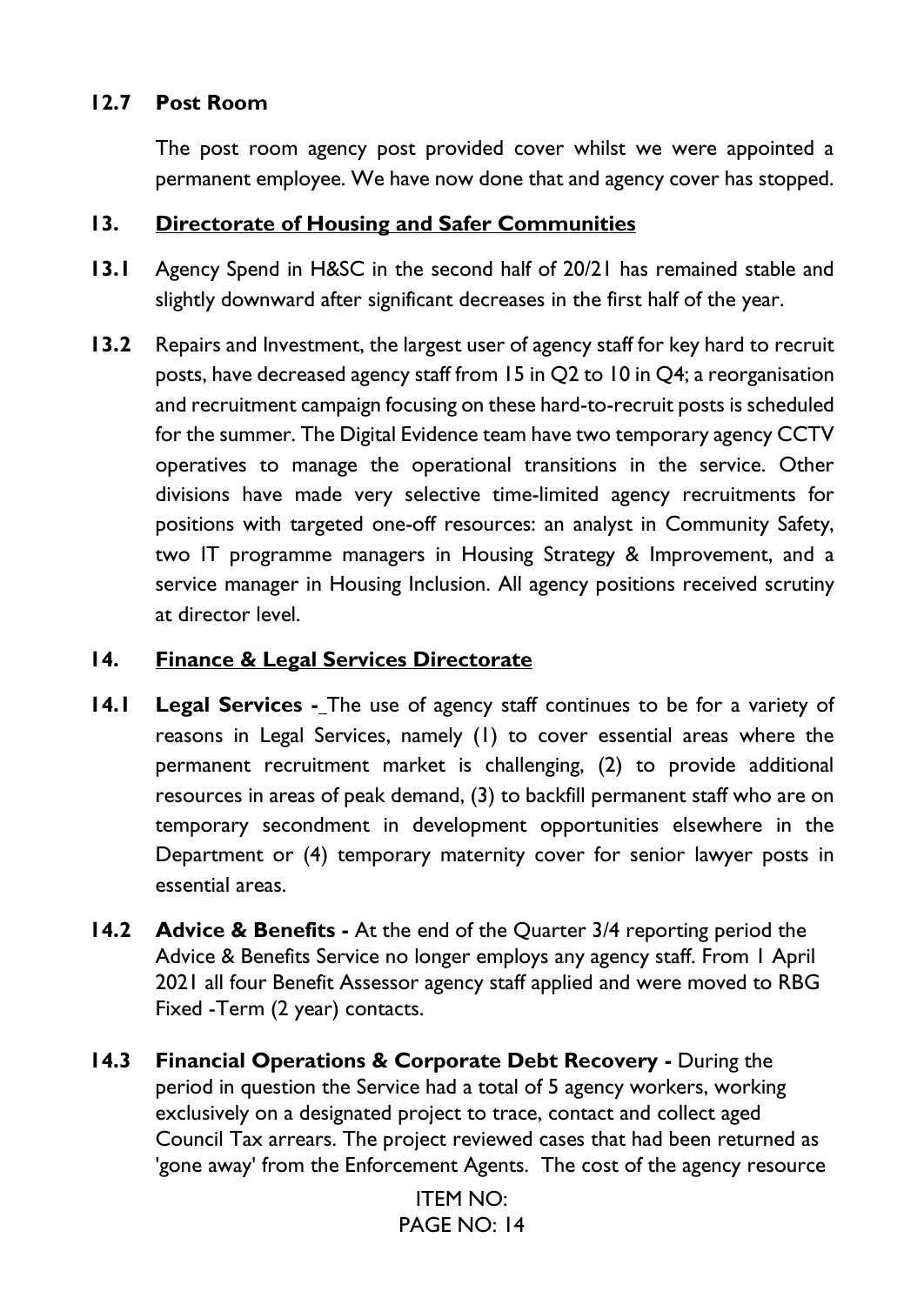is far outweighed by the value of the money recovered and collected by the project as a whole. (Please note: the Service has no agency engagements effective 1st July 2021).

# **15. Agency Spend Breakdown and Comparators**

- **15.1** Appendix A provides a breakdown, by Directorate, of agency spend and headcount for Q3 and 4 2020/21, compared to previous periods:
	- **EXECUTE:** Table 1 All Council agency spend by quarter
	- **Table 2 Agency Spend by Directorate** provides agency spend via the corporate arrangement for Q3 and Q4 2020/21 compared to previous quarters;
	- **Table 3 Agency Worker Headcount by Directorate** provides agency headcount as at end of Q4 2020/21, compared to the same period last year (end of Q4 2019/20);
	- **Table 4 Agency Worker Spend by Job Type** provides agency worker spend for Q4 by Directorate, by assigned job category;
	- **Table 5 Agency Assignment Pay Rates** shows the pay rates of agency assignments, as at end of March 2021, in line with the Council pay grade;
	- **Table 6 Agency Worker Length of Service** sets out, by Directorate, the length of service of agency workers as at end of April 2021;
	- **Table 7** shows, over time, by financial year, Agency Worker Spend and headcount
- **15.2 Appendix B** shows the Council's agency spend and headcount over time, by quarter - graphs 1 and 2 provides a picture of the Council's agency usage, by spend and headcount, over previous financial years, up to March 2021.
- **15.3 Appendix C** provides comparative data for London Boroughs, for agency rate and spend, for 2019/20:
- **Graph I** is Agency Spend by Council 2019/20. Greenwich Council's cost of agency workers of £15,827,601 is significantly lower than the London Boroughs median of £22.73m.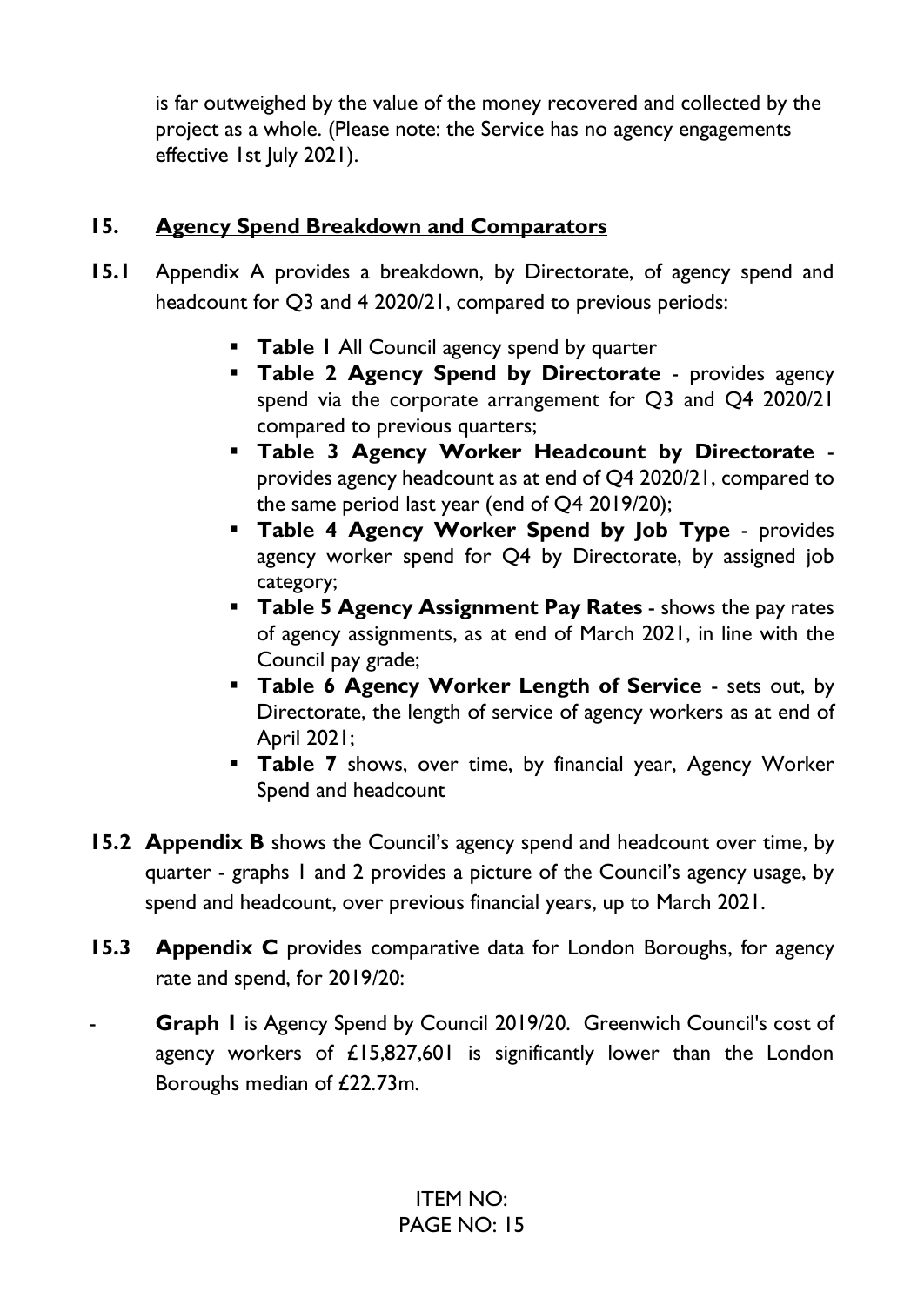- **Graph 2** shows Greenwich's agency rate of 3.02% has fallen by 24.3% since the last survey in 2018/19, when it was 3.99%. This compares with a median average change of +7.3% for inner London since 2018/19.
- **15.4 Appendix D** shows the breakdown of agency workers in assignment with Greenwich during the reporting period:
- **Graph I** Residing location of agency workers assigned through reporting period (Oct 2020 – Mar 2021)
- **Table I** Ethnicity of agency workers submitted and selected for placement Oct 2020 – Mar 2021
- **Table 2** Age and gender of agency workers (based on assignments Oct 2020 – Mar 2021)
- **15.5 Appendix E** lists any usage of agency and consultant usage engaged outside of the corporate agency supply arrangement, as reported by Directors.

# **16. Cross-Cutting Issues and Implications**

- **16.1** Whilst the agency spend figures continue to show a decrease on the previously reported quarter, there remains a number of factors outside of the Council's control which have had an impact on increasing agency costs:
	- o Statutory costs such as auto-enrolment pension scheme
	- o Impact of IR35 regulations
	- o Increasing price point of agency pay rates within the market for some hard to fill professions
- **16.2** The reduction of agency spend is a key objective for the organisation. The HR programme of work outlined in this report is ongoing and designed to provide the organisation with the confidence that agency and consultant usage is reduced to the minimum, essential requirements. The Council remains committed to the Workforce Strategy and the development of employees which is the foundation of this significant piece of work.

| <b>Issue</b>                           | <b>Implications</b>                                                                                                             | Sign-off                                                            |
|----------------------------------------|---------------------------------------------------------------------------------------------------------------------------------|---------------------------------------------------------------------|
| including<br>Legal<br>Human Rights Act | The purpose of this report is to<br>provide an overview to the<br>Committee of agency, interim<br>and contractor usage for Q3 & | John Scarborough,<br>Director of Legal<br>Services,<br>12 July 2021 |